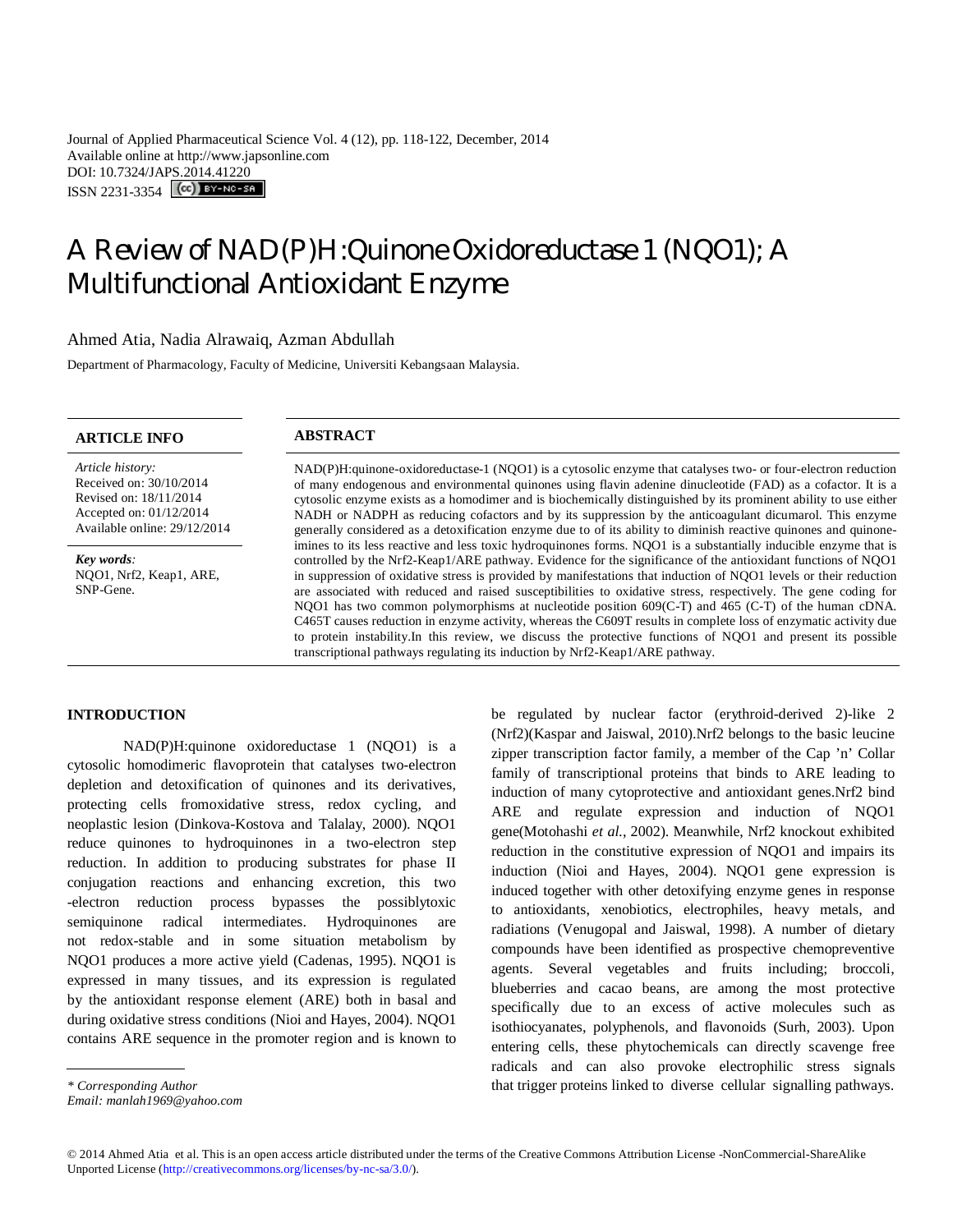This capability involves the activation of NQO1 gene and other phase II detoxification genes through the activation of Nrf2/Keap1complex system (Finley *et al.,* 2011).

# **NQO1 enzyme and gene**

NAD(P)H:quinone oxidoreductase 1 (NQO1) (also referred to as DT-diaphorase, nicotinamide quinone oxidoreductase 1, quinone reductase type 1, or menadione reductase) is a flavoenzyme that plays a crucial role in protecting cells from endogenous and exogenous quinones by catalysing twoand four-electron reductions of these substrates to their hydroquinone forms (Ross *et al.,* 2000). The two- and fourelectron reductions activity that catalysed by NQO1 are of benefit to the cell by preventing redox cycling, which results in generation of free radicals; thus, NQO1 help to protect the cell from oxidative stresses (Nebert *et al.,* 2000). According to toxicological classification, NQO1 is categorized as a phase I drug-metabolising enzyme, together with oxidases, reductases and hydrolases that serve to introduce functional groups into xenobiotics (Parkinson, 1995). NQO1 work as a homodimer with one flavin adenine dinucleotide (FAD) bound per monomer. This enzyme uses reduced pyridine nucleotide cofactors nicotinamide adenine dinucleotide (NADH) or NADPH to catalyse the direct twoelectron reduction of many quinones (Nakamura *et al.,* 2000).

NQO1 is localized mostly in the cytosol but it also detected at low levels in the nucleus. In human tissues NQO1 is expressed at high levels in diverse epithelial cells, vascular endothelium and adipocytes (Siegel and Ross, 2000; Siegel, 1998). Unlike other mammals, humans do not express NQO1 in normal liver cells but its expression is manifestedin pre-neoplastic lesions and liver cancers (Strassburg *et al.,* 2002; Shen *et al.,* 2010; Cresteil and Jaiswal, 1991). NQO1 is highly expressed in many human solid tumours such as; colon, pancreas, lung and breast tumours (Schlager and Powis, 1990; Yang *et al.,* 2014). The human NQO1 gene (also referred as DIA4) is situated on chromosome 16q22.1; the gene spans around 17 kb and has six exons (Jaiswal et al., 1988). There are three of four polyadenylation sites in exon 6 can result in transcripts of 1.2 kb, 1.7 kb, and 2.7 kb in length (Jaiswal *et al.,* 1999). NQO1 are coordinately induced by cancer chemopreventive agents with certain phase II drug-conjugating enzymes including glutathione Stransferase (GST) and UDP-glucuronosyl transferase (UGT) isoenzymes (Prochaska *et al.,* 1985).

### **NQO1 catalytic cycle and substrate specificity**

The catalytic activities of NQO1 were primarilystated by Ernster and Navazio in 1958 (Ernster and Navazio, 1958). NQO1 gene is an obligate two-electron reductase that catalyses reduction of a wide range of substrates by using either NADH or NADPH as reducing cofactors and by its effective inhibition by the anticoagulant dicumarol. It is mostly a cytosolic enzyme (around 90%) and exists as a homodimer with one molecule of FAD per monomer. Increased expression of NQO1, in response to oxidative stress, is frequently observed across various species and provides the cell with protection strategies, probably by its ability to reduce reactive quinones and quinone-imines to its less reactive and less toxic hydroquinones forms. Such a two-electron reduction also bypasses reactive and toxic semiquinone production and thereforeblocks the formation of reactive oxygen species derived from interaction of the semiquinone with molecular oxygen(Dinkova-Kostova and Talalay, 2010). The oxido-reductase functions via 'ping-pong' kinetics where the reduced pyridine nucleotide binds to the active site, reduces the flavin co-factor to FADH2, and is then the oxidized pyridine nucleotide is released before binding of the substrate and complete reduction by hydride transfer (Bianchet *et al.,* 2004). NQO1 shows activity towards many reactive species including quinones, quinone-imines, glutathionyl-substituted, methylene blue, dichlorophenolindolphenol, naphthoquinones, azo and nitro compounds, demonstrates its significance as a chemoprotective enzyme (Talalay and Dinkova-Kostova, 2004; Cenas *et al.,* 2004; Cavalieri *et al.,* 2004). In addition to a single two-electron reduction, NQO1 is also able of catalyse four-electron reduction of azo dyes and nitro substances (Boland *et al.,* 1991; Huang *et al.,* 1979). Using heterodimers of NQO1, it was recognized that the NQO1 subunits work independently in metabolizing two electron substrates and in a dependent way with four-electron substrates (Cui *et al.,* 1995).

# **Regulation of NQO1 by the NRF2-KEAP1/ARE pathway**

The efficiency of many phytochemical inducers to upregulate NQO1 is mediated through the Nrf2-Keap1/ARE system pathway, by controlling the expression of a diverse phase II enzyme genes. This pathway helps in protection of mammalian cells and organisms against several electrophilic and oxidative stressors. The Nrf2-Keap1/ARE pathway is the master regulator of cytoprotective responses to electrophilic and oxidative stresses(Li *et al.,* 2012).Three cellular components are of major significance for the mechanisms by which the transcription of the Nrf2- Keap1/ARE system pathway is regulated, that is; (i) Nrf2 (Nuclear factor (erythroid-derived 2)-like 2), a transcription factor belongs to the basic leucine zipper transcription factor family, a member of the cap 'n' Collar family of regulatory transcriptional proteins that also includes NF-E2, Nrf1, Nrf3, Bach1, and Bach2 (Zhang, 2006). Once stimulated, Nrf2 binds to ARE sites in the promoter sites of many cytoprotective and antioxidant genes, leading to the induction of various target cytoprotective genes that enhance cellular detoxification processes and antioxidant potential (Malloy *et al.,* 2013); (ii)as an adaptor for Cul3-based E3 ligase (Furukawa and Xiong, 2005;Stewart *et al.,* 2003; Nguyen et al., 2003); and (iii) ARE (Antioxidant response elements), a cis-acting enhancer element presented in the promoter region of various genes encoding phase II detoxification enzymes and have the consensus: TGAG/CNNNGC (Lee and Johnson, 2004;Dinkova-Kostova and Talalay, 2010). For NQO1gene, the precise sequence was reported by John Hayes et al. who revealed that particular nucleotides formerly thought to be redundant in the ARE function have important roles, while others that were formerly considered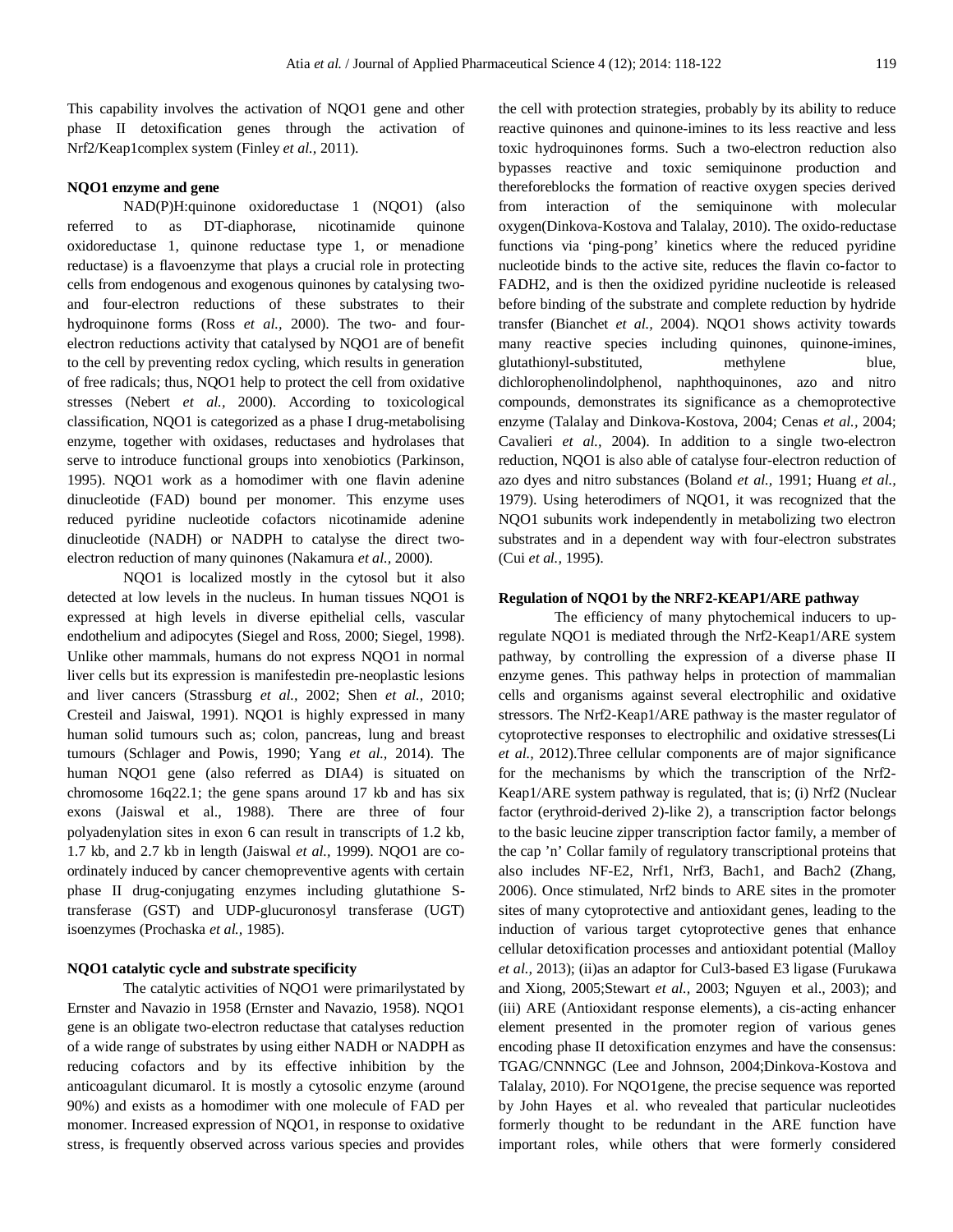crucial, were unnecessary (Nioi *et al.,* 2003). Several reports have been devoted to demonstrate molecular mechanisms responsible for activation of Nrf2-Keap1/ARE system pathway. Under normal physiological conditions, Keap1 physically entraps inactive Nrf2 in the cytoplasm, thereby suppressing its translocation to the nucleus. During oxidative status, Nrf2 moves into the nucleus, thus starting Nrf2-ARE transcriptional activation (Kensler *et al.,* 2007). Numerous models have been reported for the mechanism of regulation of the Keap1/Nrf2/ARE pathway (Itoh *et al.,* 1999). The most widely accepted model suggested that Nrf2 inducers modify highly reactive cysteine residues of the sensor Keap1. These cysteine residues form protein-protein cross links after exposure to electrophilic or oxidative insults, leading to disturbance of Nrf2/Keap1 stabilization and subsequent dissociation of Nrf2 (Wakabayashi *et al.,* 2004).

In human and rodent tissues, NQO1 is one of the main permanently and strongly inducible genes among the members of the family of cytoprotective genes. This early report has been frequently approved by inclusive gene expression profiling in many systems that utilized both pharmacological inducers of the Nrf2-Keap1/ARE pathway, and Keap1 knockdown genetic approaches (Benson *et al.,* 1980). NQO1 is significantly expressed in several tumour tissues including lung, liver, colon, breast and pancreatic tissues, and its expression induced in response to a variety of xenobiotics, antioxidants, oxidants, and heavy metals (Suh *et al.,* 2004). Mutations and deletions in the NQO1 gene promoter aided in recognizing the core ARE sequence. ARE is mainly required for expression and consistent induction of NQO1 and other phase II enzyme genes (Jaiswal, 2000). Nrf2 bind ARE and regulate expression and initiation of NQO1 gene. While, Nrf2 knockout exhibited reduction in the constitutive expression of NQO1 and impairs its induction (Nioi and Hayes, 2004). In addition, treatment with BHA, known Nrf2 activator, increases hepatic and intestinal NQO1 levels in wild type, but not in Nrf2 knockout mice (Ishii *et al.,* 2002). All of these data confirm a role for Nrf2 in the expression of NQO1 in various tissues.

#### **NQO1 as an antioxidant enzyme**

Numerous reports have suggested that NQO1 may play an antioxidant role, possibly by the reduction of endogenous quinones which subsequently help protect cellular membranes against oxidative damage. NQO1 is thought to help preserve certain endogenous antioxidants in their reduced and active forms. Particularly, both ubiquinone (co-enzyme Q) and α- tocopherolquinone, two essential lipid-soluble antioxidants, are substrates for NQO1 in vitro Beyer *et al.,* 1996; Landi *et al.,* 1997). In addition to its catalytic role in reduction of quinones, NQO1 has been found to scavenge superoxide directly, and this activity could provide extra protection and could be particularly efficient in tissues with low level of SOD enzyme expression. Therefore, in cardiovascular cells, where expression of SOD is relatively low and that of NQO1 is high, induction of NQO1 was revealed to correlate with enhancing superoxide scavenging activity, while its suppression result in a decrease in superoxide scavenging activity (Zhu *et al.,*

2007). Experiments have reported that rat liver NQO1 can stimulate the reduction of ubiquinone analogues (coenzyme Q) to their ubiquinol forms in liposomes and rat hepatocytes [50,48]. The reduction rate of coenzyme Q derivatives was dependent upon chain length, with molecules containing longer chains being less efficiently reduced. In these studies it was demonstrated that the ubiquinol formed following reduction by NQO1 was an efficient antioxidant protecting membrane phospholipids from lipid peroxidation. Unlike its role in the electron transport chain, coenzymeQalso serves as an antioxidant and is distributed in most of cell membranes in its reduced (ubiquinol) form (Zhang, 2006).

Furthermore, NQO1 elaborated in the metabolism of vitamin E (α-tocopherol) derivatives. α-tocopherol-quinone, a product of α-tocopherol oxidation has been demonstrated to have antioxidant activities following reduction to αtocopherolhydroquinone (Kohar *et al.,* 1995). In human NQO1 experiment, it was shown that this enzyme is active towards  $\alpha$ tocopherol-quinone, stimulating its reduction to α-tocopherolhydroquinone, and this property protects against damage to the cell membrane. Moreover, another experiments have also revealed that Chinese hamster ovary cells transfected with human NQO1 produced higher levels of α-tocopherol hydroquinone and were more resistant to lipid peroxidation than cells lacking NQO1 (Siegel *et al.,* 1997).

The role of NQO1 as an antioxidant enzyme is also confirmed by studies in humans that have demonstrated that NQO1 protein is expressed in various tissues such as; epithelial cells of lung, breast and colon, providing a high level of antioxidant protection. The high levels of NQO1 indicate that NQO1 may serve mainly in an antioxidant capacity in these cells. However, immunological and biochemical-based assays have not succeeded to detect significant levels of NQO1 expression in human liver (Siegel and Ross, 2000; Schlager and Powis, 1990). This suggests that in human, distinct from other species, NQO1 does not evolve in a master role in hepatic xenobiotic metabolism.

### **NQO1 gene variants**

There have been two types of single nucleotide polymorphisms (SNPs) described in the human NQO1 gene. The most prominent and frequent variant of NQO1is a C to T substitution at nucleotide position 609 of the NQO1 cDNA (rs1800566), also known as NQO1\*2.This nucleotide alteration results in a proline to serine amino acid change at position 187 (P187S) that is accompanied with a reduction of enzyme activity due to instability of the protein product (Dunna *et al.,* 2011). The variant NQO1\*2 protein is extremely unstable, and is promptly ubiquitinated by the proteasome (Siegel *et al.,* 2001). Thus, the activity of the homozygous variant genotype (NQO1\*2/\*2) enzyme is substantially undetectable, whereas NQO1\*1/\*2 heterozygotes exhibit activities intermediate between the homozygous SNP genotype and wild type (NQO1\*1/\*1) (Ross and Siegel, 2004). The incidence of this variant differ widely by race and associations were reported between the existence of variant alleles in lung and urological cancers (Kelsey, 1997;Rosvold,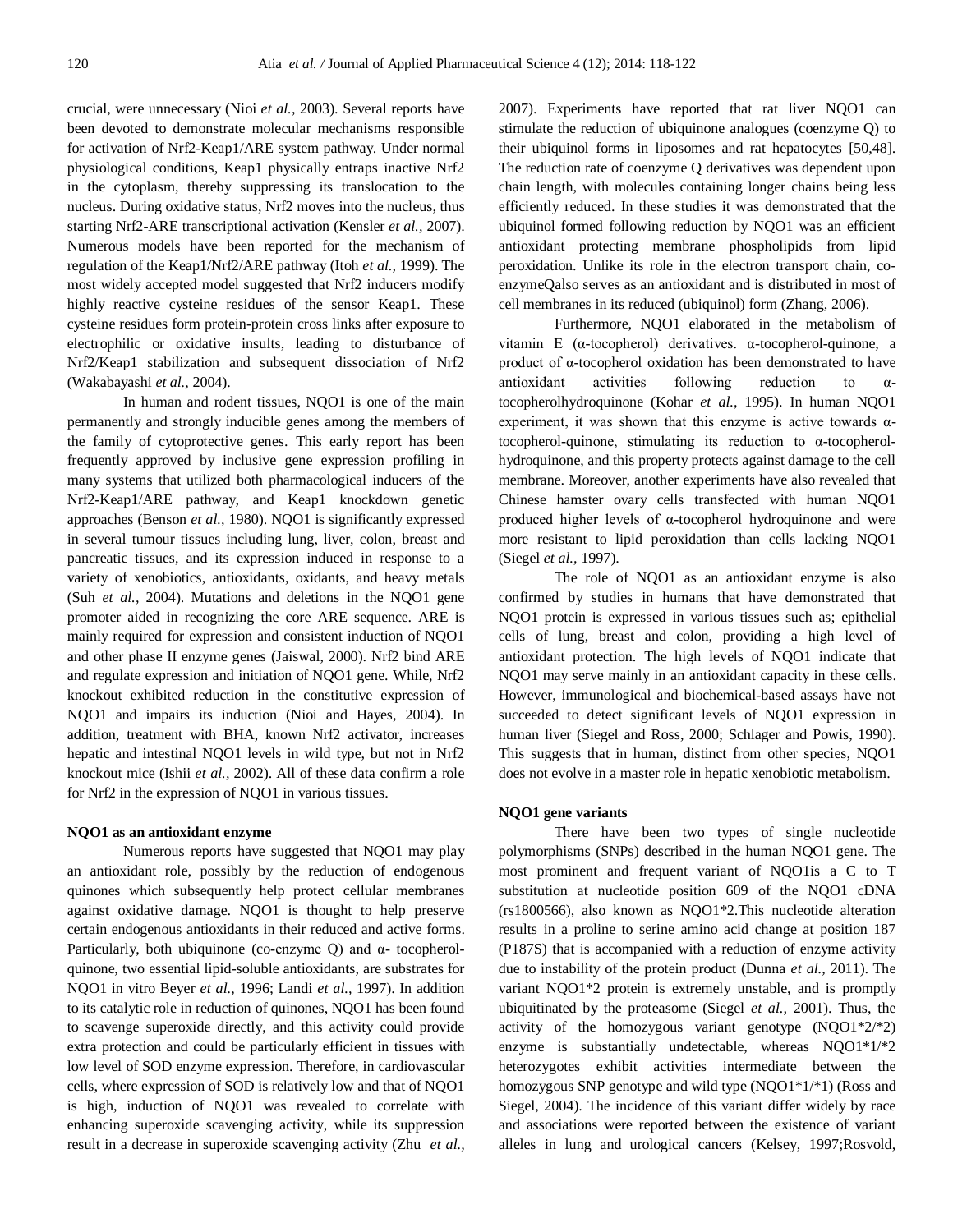1995). The interethnic differences in this gene were reported to range from16% in Caucasians to 49% in Chinese populations, and the frequency of NQO1\*2/\*2 homozygosity is reported to range between 1.5% and 20.3% in several ethnic (Nebert *et al.,* 2002).

Another genetic variant of NQO1 is a single nucleotide substitution from C to T at codon 465 (rs4986998), also referred to as NQO1\*3, which alters the amino acid at codon 139 from arginine to tryptophan (R139W). This polymorphism results in substitutional messenger RNA splice sites that can lead to a deletion of exon 4 and produce a protein lacking the quinone binding site for which enzyme activity varies according to the substrate (Gasdaska *et al.,* 1995; Pan *et al.,* 1995; Gaedigk *et al.,* 1998). The NQO1\*3 SNP frequency is generally low and ranges from 0% to 5% among various ethnic populations (Gaedigk et al., 1998).

# **CONFLICT OF INTEREST STATEMENT**

No potential conflicts of interest were disclosed.

#### **ACKNOWLEDGEMENTS**

The authors acknowledge support from the National University of Malaysia Grant FF-176-2013.

#### **REFERENCES**

Benson AM, Hunkeler MJ, Talalay P. Increase of NAD(P)H:quinone reductase by dietary antioxidants: possible role in protection against carcinogenesis and toxicity. Proc Natl Acad Sci U S A, 1980;77(9):5216-20.

Beyer RE, Segura-Aguilar J, Di Bernardo S, Cavazzoni M, Fato R, Fiorentini D, et al. The role of DT-diaphorase in the maintenance of the reduced antioxidant form of coenzyme Q in membrane systems.Proc Natl Acad Sci U S A, 1996;93(6):2528-32.

Bianchet MA, Faig M, Amzel LM. Structure and mechanism of NAD[P]H:quinone oxidoreductases (NQO). Methods Enzymol, 2004;382:144-74.

Boland MP, Knox RJ, Roberts JJ. The differences in kinetics of rat and human DT-diaphorase result in a differential sensitivity of derived cell lines to CB 1954 (5-(aziridin-1-yl)-2,4- dinitrobenzamide.Biochem Pharmacol, 1991;41(6-7):867-75.

Cadenas E. Antioxidant and prooxidant functions of DTdiaphorase in quinone metabolism.Biochem Pharmacol, 1995;49(2):127- 40.

Cavalieri E, Rogan E, Chakravarti D. The role of endogenous catechol quinones in the initiation of cancer and neurodegenerative diseases. Methods Enzymol, 2004;382:293-319.

Cenas N, Anusevicius Z, Nivinskas H, Miseviciene L, Sarlauskas J. Structure-activity relationships in two-electron reduction of quinones. Methods Enzymol, 2004;382:258-77.

Cresteil T, Jaiswal AK. High levels of expression of the NAD(P)H:quinone oxidoreductase (NQO1) gene in tumor cells compared to normal cells of the same origin. Biochem Pharmacol, 1991;42:1021–7.

Cui K, Lu AY, Yang CS. Subunit functional studies of NAD(P)H:quinone oxidoreductase with a heterodimer approach. Proc Natl Acad Sci U S A, 1995;92(4):1043-7..

Dinkova-Kostova AT, Talalay P. NAD(P) H:quinone acceptor oxidoreductase 1 (NQO1), a multifunctional antioxidant enzyme and exceptionally versatile cytoprotector. Arch Biochem Biophys, 2010; 501(1):116-23.

Dinkova-Kostova AT, Talalay P. Persuasive evidence that quinone reductase type 1 (DT diaphorase) protects cells against the toxicity of electrophiles and reactive forms of oxygen. Free Radic Biol Med, 2000;29(3-4):231-40.

Dunna NR, Anuradha C, Vure S, Sailaja K, Surekha D, Raghunadharao D, Rajappa S, Vishnupriya S. NQO1\*2 [NAD(P)H: quinone oxidoreductase 1] polymorphism and its influence on acute leukemia risk. Biology and Medicine, 2011;3(3): 19-25.

Ernster L, Navazio F. Soluble diaphorase in animal tissues. Acta Chem. Scand, 1958;12:595–602.

Finley, J. W, Kong, A. -N, Hintze, K. J, et al. Antioxidants in foods: state of the science important to the food industry. J Agric Food Chem, 2011;59:6837–6846.

Furukawa M, Xiong Y. BTB protein Keap1 targets antioxidant transcription factor Nrf2 for ubiquitination by the Cullin 3-Roc1 ligase. Mol Cell Biol, 2005;25(1):162-71.

Gaedigk A, Tyndale RF, Jurima-Romet M, et al. NAD(P)H: quinone oxidoreductase: polymorphisms and allele frequencies in Caucasian, Chinese and Canadian Native Indian and Inuit populations. Pharmacogenetics, 1998;8(4): 305–313.

Gasdaska PY, Fisher H, Powis G. An alternatively spliced form of NQO1 (DT-diaphorase) messenger RNA lacking the putative quinone substrate binding site is present in human normal and tumor tissues. Cancer Res, 1995;55(12): 2542–2547.

Huang MT, Miwa GT, Cronheim N, Lu AY. Rat liver cytosolic azoreductase. Electron transport properties and the mechanism of dicumarol inhibition of the purified enzyme. J Biol Chem, 1979;254(22):11223-7.

Ishii T, Itoh K, Yamamoto M. Roles of Nrf2 in activation of antioxidant enzyme genes via antioxidant responsive elements. Methods Enzymol, 2002;348:182-90.

Itoh K, Wakabayashi N, Katoh Y, Ishii T, Igarashi K, Engel JD, Yamamoto M. Keap1 represses nuclear activation of antioxidant responsive elements by Nrf2 through binding to the amino-terminal Neh2 domain. Genes Dev, 1999;13(1):76-86.

Jaiswal AK, Bell DW, Radjendirane V, Testa JR. Localization of human NQO1 gene to chromosome 16q22 and NQO2 to 6p25 and associated polymorphisms. Pharmacogenetics, 1999;9:413–418.

Jaiswal AK, McBride OW, Adesnik M, Nebert DW. Human dioxin-inducible cytosolic NAD(P)H:menadione oxidoreductase. cDNA sequence and localization of gene to chromosome 16. J Biol Chem, 1988;263:13572–13578.

Jaiswal AK. Regulation of genes encoding NAD (P)H:quinone oxidoreductases. Free Radic Biol Med, 2000;29(3-4):254- 62.

Kaspar JW, Jaiswal AK. Antioxidant-induced phosphorylation of tyrosine 486 leads to rapid nuclear export of Bach1 that allows Nrf2 to bind to the antioxidant response element and activate defensive gene expression. J Biol Chem, 2010;285(1):153-62.

Kelsey KT. Ethnic variation in the prevalence of a common NAD(P)H quinone oxidoreductase polymorphism and its implications for anti-cancer chemotherapy. British Journal of Cancer, 1997;76:852– 854.

Kensler TW, Wakabayashi N, Biswal S. Cell survival responses to environmental stress via the Keap1-Nrf2-ARE pathway. Annu Rev Pharmacol Toxicol, 2007;47:89-116.

Kohar I, Baca M, Suarna C, Stocker R, Southwell-Keely PT. Is alpha-tocopherol a reservoir for alpha-tocopheryl hydroquinone? Free Radic Biol Med, 1995;(2):197-207.

Landi L, Fiorentini D, Galli MC, Segura-Aguilar J, Beyer RE. DT-Diaphorase maintains the reduced state of ubiquinones in lipid vesicles thereby promoting their antioxidant function.Free Radic Biol Med, 1997;22(1-2):329-35.

Lee JM, Johnson JA. An Important Role of Nrf2-ARE Pathway in the Cellular Defense Mechanism. J Biochem Mol Biol, 2004;37(2):139- 43.

Li Y, Paonessa JD, Zhang Y. Mechanism of Chemical Activation of Nrf2. PLoS ONE, 2012;7(4): e35122.

Malloy M.T, McIntosh D.J, Walters T.S, Flores A, Goodwin J.S, Arinze I.J. Trafficking of the transcription factor Nrf2 to